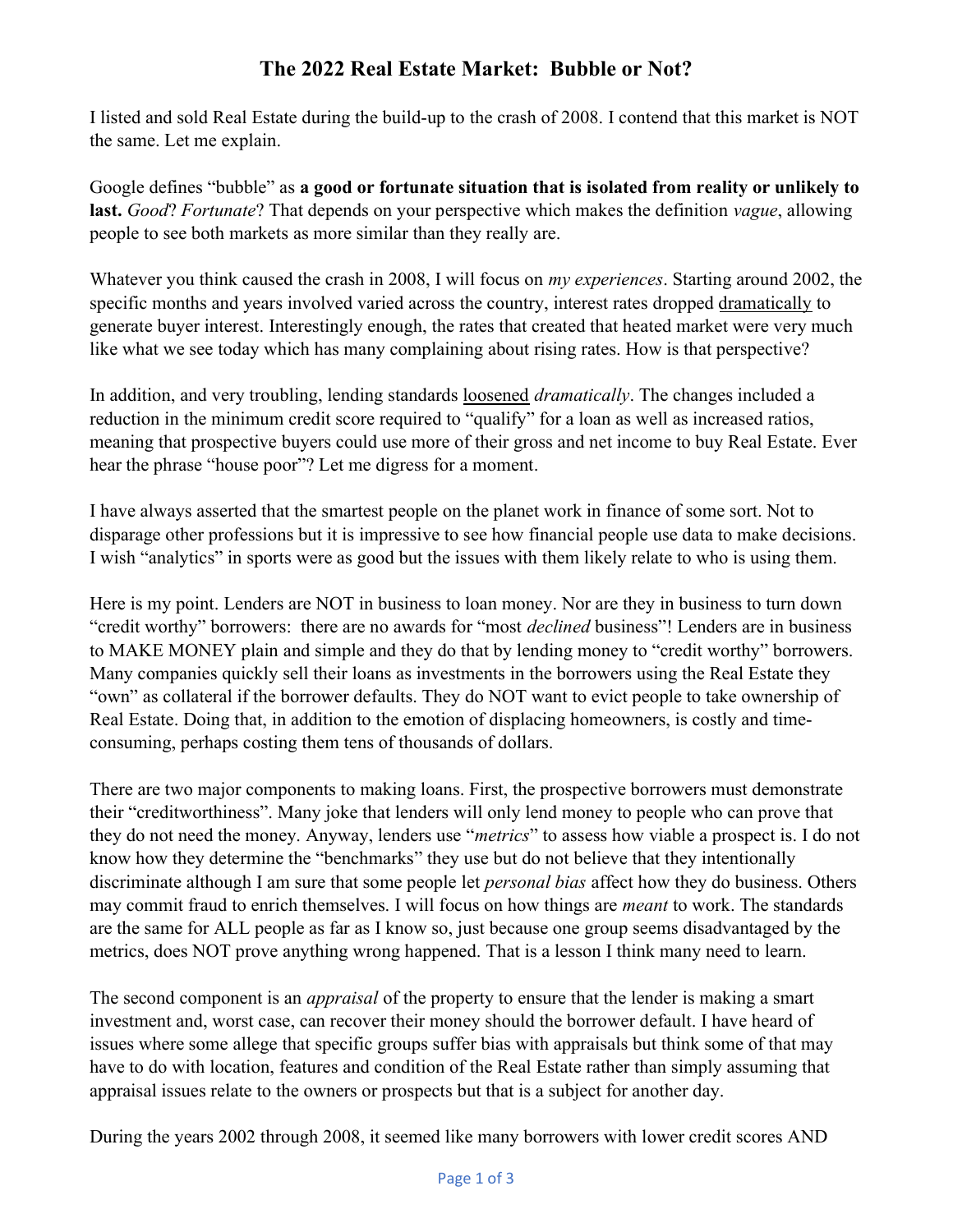higher "ratios" than used historically were buying homes. The "ends seemed to justify the means" and helped sell a lot of houses, enriching many. It also seemed like every sale was a "new high" for the local market. Then, the market hit a wall. It was destined to happen regardless of what many thought. How many sellers turned down good offers, assuming others were coming? How many buyers thought they could delay buying? Delaying likely benefited buyers more than sellers unless the buyers were truly able to finance and own Real Estate.

Unfortunately, many borrowers were sold "adjustable" interest rate loans to "qualify" with little consideration about what would happen when their interest rates reset to higher fixed rates. OOPS! In addition to the revised lending standards proving problematic, this change led to many new owners being unable to continue making their monthly payments. The new phrase of the day was "short sale" where owners were allowed to sell their houses even though the proceeds were not sufficient to pay off their loan debt. It was preferable to "foreclosure" for owners and lenders.

As far as the effects on the Real Estate market, they happened in stages. Early on, many houses that had not sold earlier were now selling and many new buyers were able to achieve the American Dream, even if only for a short time. The initial reaction was a surge in buyers, clearing out our prospect "pipelines" as many who had been "waiting" to buy jumped off the fence.

Then the market shifted: the imbalance of new buyers and "For Sale" houses created stiff competition and drove prices up. It reached a point where the combination of historically low interest rates and historically high selling prices resulted in monthly payments similar to what would have occurred with "normal" interest rates and selling prices. However, the major difference was that you could refinance a high interest rate but NOT a high selling price. While sellers continued to achieve great results, buyers were being impacted. Once adjustable rates started to reset to higher fixed rates the market came to a screeching halt. If you look at statistics in my market for 2008 and 2009 you will see a precipitous drop in prices.

The "bottom line" is that the 2002-2008 market was leveraged with many instances of bad financing decisions resulting in the "bubble bursting". The "irrational exuberance" of many buyers hurt them for many years to come. As recently as a few years ago I was still meeting sellers whose property values were well below what they had paid years before. Some refused to sell for less than what they paid even though they had a lot of equity while others had used their home's equity like an ATM and simply owed too much to try selling. There were many lessons to be learned, but *did we*? I still hear talk about trying to get more groups involved in homeownership. That is great but the devil is in the details and the *end does not justify the means!* Instead of lowering lending standards, focus on why some people have issues with credit scores, managing debt and earning a good income. Raising the minimum wage was not a viable answer either and the effects are starting to become apparent!

The current market, while some may assume it meets the Google definition, has *some* similarities but a very different "cause" and likely a different outcome. The pandemic suppressed inventory levels. Some sellers did not want buyers coming into their homes. Some were financially affected by the lockdown and could not buy their "next home". Many buyers were reluctant to visit homes or were also financially impacted. However, many buyers were still looking even though inventory levels were low. The imbalance created a serious buyers' market resulting in intense competition and huge price surges. That being said, it "appears" that these buyers were financially qualified although I cannot state how valid appraisals are in a market like this as no one has a crystal ball. At some point pricing has to stop rising and perhaps start to decline, doesn't it?